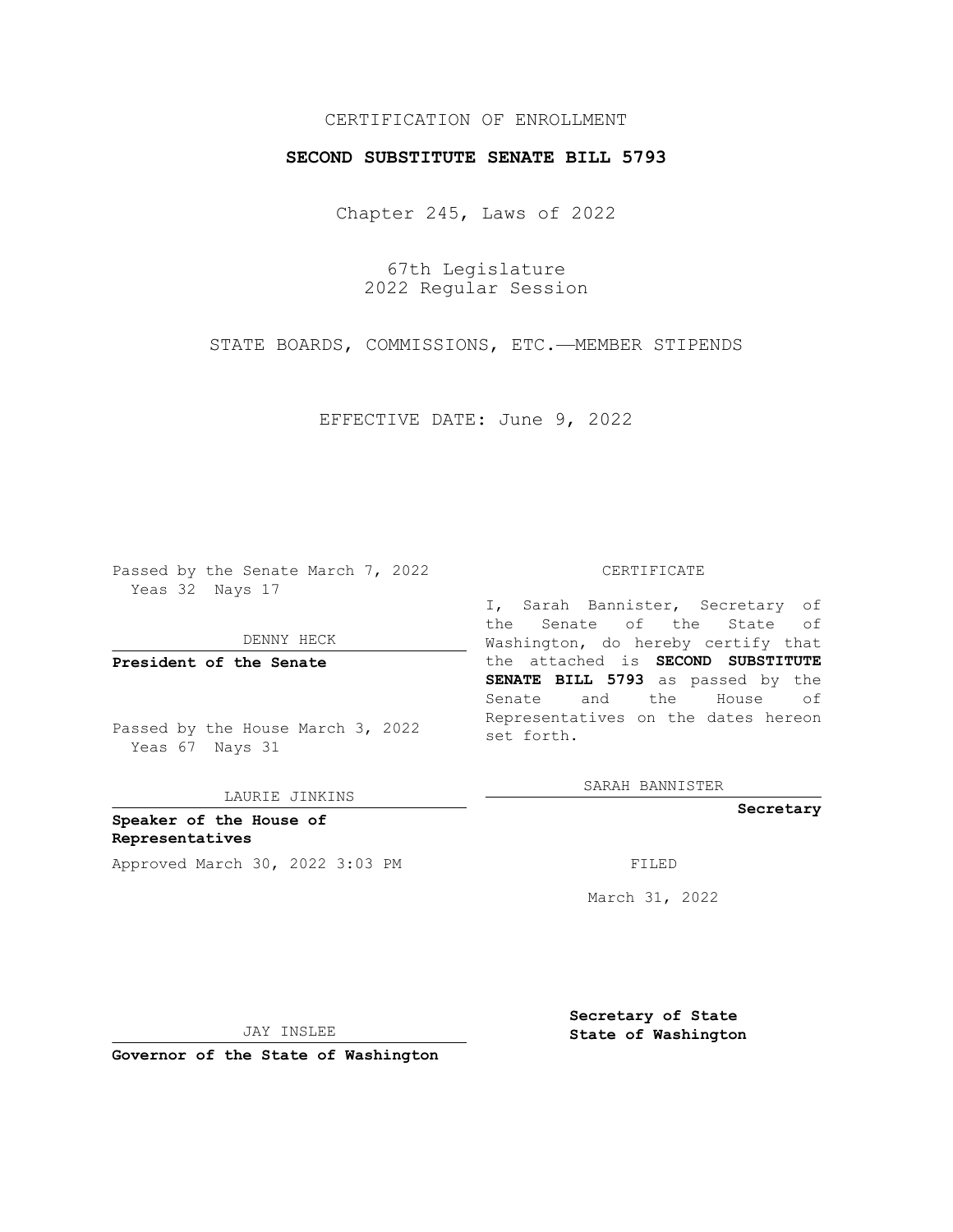### **SECOND SUBSTITUTE SENATE BILL 5793**

AS AMENDED BY THE HOUSE

Passed Legislature - 2022 Regular Session

# **State of Washington 67th Legislature 2022 Regular Session**

**By** Senate Ways & Means (originally sponsored by Senators C. Wilson, Trudeau, Das, Dhingra, Hasegawa, Lovelett, Nguyen, Nobles, and Saldaña; by request of Attorney General)

READ FIRST TIME 02/07/22.

 AN ACT Relating to allowing compensation for lived experience on 2 boards, commissions, councils, committees, and other similar groups; amending RCW 28A.300.802, 43.03.050, 43.03.060, and 41.40.035; reenacting and amending RCW 43.03.220; adding new sections to chapter 5 43.03 RCW; and creating a new section.

BE IT ENACTED BY THE LEGISLATURE OF THE STATE OF WASHINGTON:

 NEW SECTION. **Sec. 1.** The legislature finds that equitable public policy discussions should include individuals directly impacted by that policy. In order to do so, the legislature supports removing barriers to that participation. The legislature finds that asking community members with lower financial means to volunteer their time and expertise while state employees and representatives of advocacy organizations receive compensation from their respective agency or organization for their time and experience ultimately hinders full and open public participation. As a result, the legislature finds that removing financial barriers for those individuals fosters increased access to government and enriches public policy discussions and decisions, ultimately leading to more equitable and sustainable policy outcomes.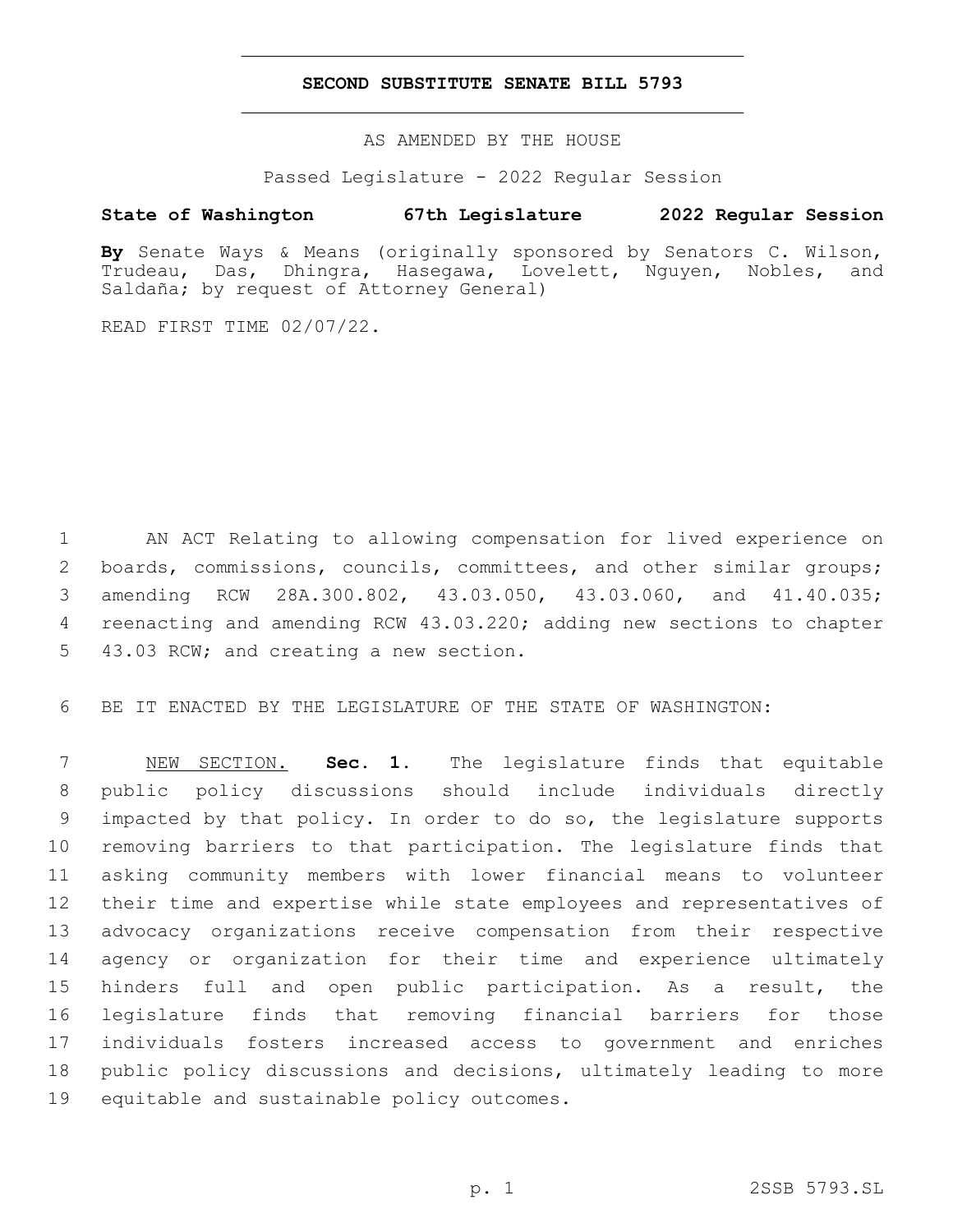**Sec. 2.** RCW 43.03.220 and 2011 1st sp.s. c 21 s 55 and 2011 c 5 s 902 are each reenacted and amended to read as follows:

 (1) Any part-time board, commission, council, committee, or other similar group which is established by the executive, legislative, or judicial branch to participate in state government and which functions primarily in an advisory, coordinating, or planning capacity shall be identified as a class one group. Unless otherwise identified in law, all newly formed and existing groups are a class one group.

10 (2) Absent any other provision of law to the contrary, ((no money beyond the customary reimbursement or allowance for expenses may be 12 paid by or through the state to members of class one groups for 13 attendance at meetings of such groups)) a stipend may be provided to 14 a member of a class one group in accordance with this subsection.

 (a) Subject to available funding, an agency may provide a stipend to individuals who are low income or have lived experience to support 17 their participation in class one groups when the agency determines such participation is desirable in order to implement the principles 19 of equity described in RCW 43.06D.020, provided that the individuals are not otherwise compensated for their attendance at meetings.

 (b) Stipends shall not exceed \$200 for each day during which the member attends an official meeting or performs statutorily prescribed duties approved by the chairperson of the group.

 (c) Individuals eligible for stipends under this section are eligible for reasonable allowances for child and adult care 26 reimbursement, lodging, and travel expenses as provided in RCW 43.03.050 and 43.03.060 in addition to stipend amounts.

28 (d) Nothing in this subsection creates an employment relationship, or any membership or qualification in any state or 30 other publicly supported retirement system, for this or any other 31 title due to the payment of a stipend, lodging and travel expenses, 32 or child care expenses provided under this section where such a 33 relationship, membership, or qualification did not already exist.

 (e) As allowable by federal and state law, state agencies will minimize, to the greatest extent possible, the impact of stipends and 36 reimbursements on public assistance eligibility and benefit amounts.

37 (3)( $(\overline{a} + \overline{b} + \overline{d})$ ) Except for members who qualify for a stipend under subsection (2) of this section, no person designated as a member of a class one board, commission, council, committee, or similar group may receive an allowance for subsistence, lodging, or travel expenses if

p. 2 2SSB 5793.SL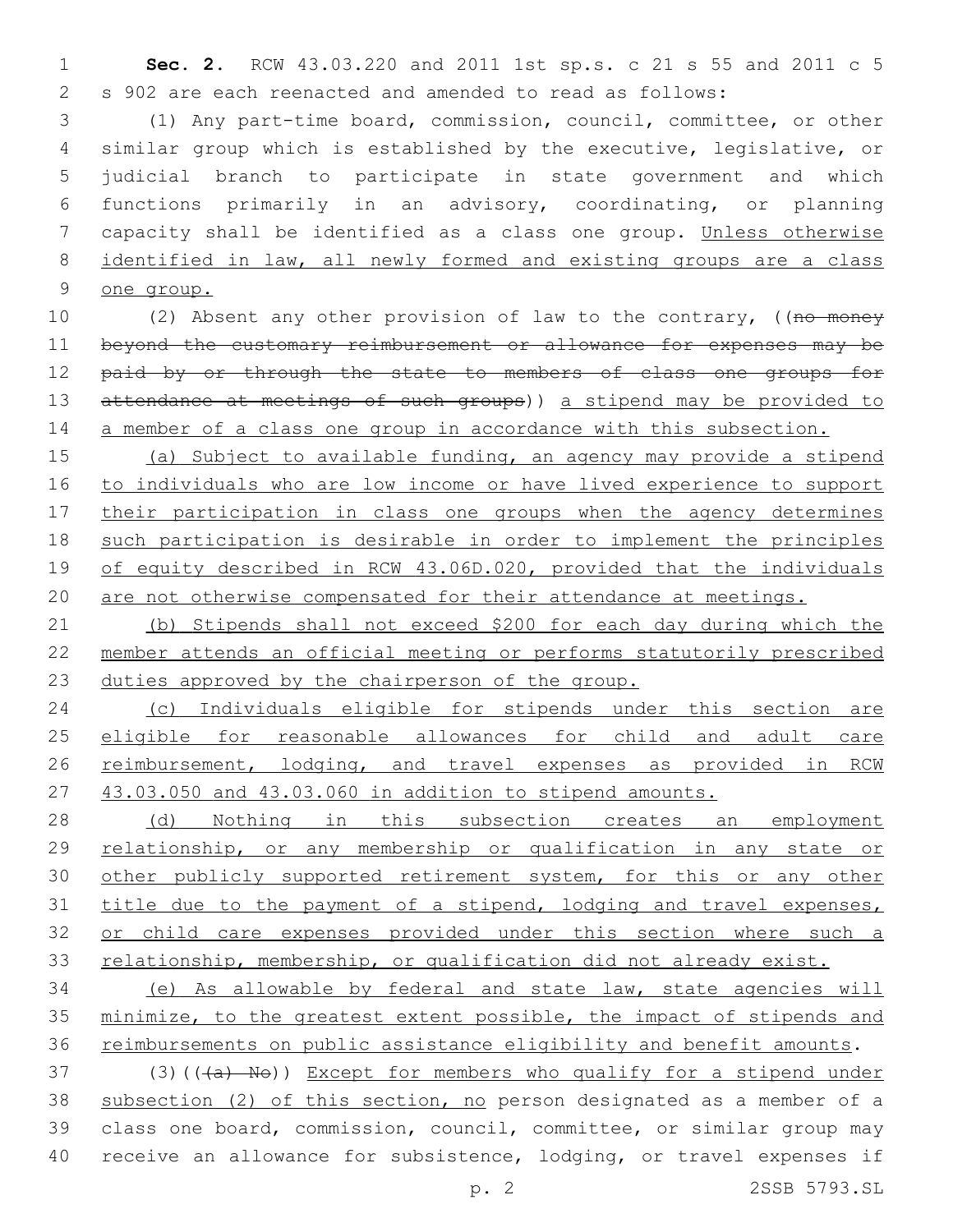the allowance cost is funded by the state general fund. Exceptions may be granted under RCW 43.03.049. Class one groups, when feasible, shall use an alternative means of conducting a meeting that does not require travel while still maximizing member and public participation and may use a meeting format that requires members to be physically present at one location only when necessary or required by law.

7 (((b)) (4) Class one groups that are funded by sources other than the state general fund are encouraged to reduce travel, lodging, and other costs associated with conducting the business of the group including use of other meeting formats that do not require travel.

 (5) Agencies exercising their authority to provide stipends and allowances under this section must follow the guidelines established 13 by the office of equity pursuant to section 3 of this act.

(6) For purposes of this section:

 (a) "Lived experience" means direct personal experience in the 16 subject matter being addressed by the board, commission, council, 17 committee, or other similar group.

 (b) "Low income" means an individual whose income is not more 19 than 400 percent of the federal poverty level, adjusted for family size.

 NEW SECTION. **Sec. 3.** A new section is added to chapter 43.03 22 RCW to read as follows:

 (1) By December 1, 2022, the office of equity shall develop uniform equity-driven guidelines for agencies on the issuance of stipends and allowances authorized under RCW 43.03.220 to provide for consistent application of the law. In developing the guidelines, the office of equity shall consult with stakeholders including, but not limited to, state agencies and impacted communities. The guidelines for providing allowances must include the reasonable allowances as prescribed by the office of financial management under RCW 43.03.050.

 (2) Agencies exercising their authority under RCW 43.03.220 to provide stipends or allowances to members of class one groups shall adhere to the guidelines established under subsection (1) of this 34 section.

 **Sec. 4.** RCW 28A.300.802 and 2011 1st sp.s. c 21 s 53 are each 36 amended to read as follows:

 In addition to any board, commission, council, committee, or other similar group established by statute or executive order, the

p. 3 2SSB 5793.SL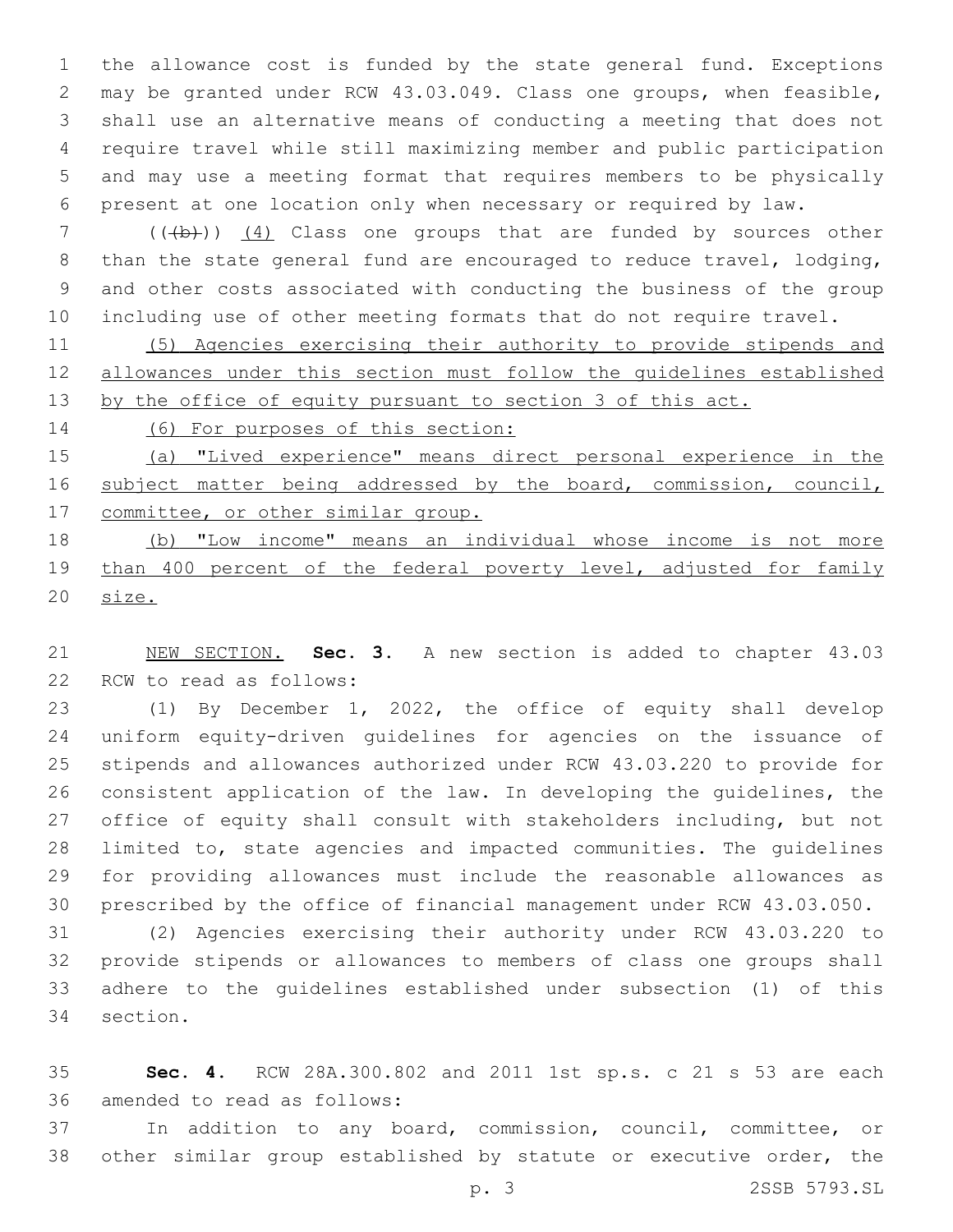superintendent of public instruction may appoint advisory groups on subject matters within the superintendent's responsibilities or as may be required by any federal legislation as a condition to the receipt of federal funds by the federal department. The advisory groups shall be constituted as required by federal law or as the 6 superintendent may determine.

 Members of advisory groups under the authority of the superintendent may be paid their travel expenses in accordance with 9 RCW 43.03.050 and 43.03.060.

10 Except as provided in this section or as authorized by RCW 11 43.03.220, members of advisory groups under the authority of the superintendent are volunteering their services and are not eligible for compensation. A person is eligible to receive compensation in an amount not to exceed one hundred dollars for each day during which the member attends an official meeting of the group or performs statutorily prescribed duties approved by the chairperson of the group if the person (1) occupies a position, normally regarded as full-time in nature, as a certificated employee of a local school district; (2) is participating as part of their employment with the local school district; and (3) the meeting or duties are performed outside the period in which school days as defined by RCW 28A.150.030 are conducted. The superintendent may reimburse local school districts for substitute certificated employees to enable members to meet or perform duties on school days. A person is eligible to receive compensation from federal funds in an amount to be determined by personal service contract for groups required by federal law.

 **Sec. 5.** RCW 43.03.050 and 2011 1st sp.s. c 21 s 61 are each 28 amended to read as follows:

 (1) The director of financial management shall prescribe reasonable allowances to cover reasonable and necessary subsistence and lodging expenses for elective and appointive officials and state employees while engaged on official business away from their designated posts of duty. The director of financial management may prescribe and regulate the allowances provided in lieu of subsistence and lodging expenses and may prescribe the conditions under which reimbursement for subsistence and lodging may be allowed. The schedule of allowances adopted by the office of financial management may include special allowances for foreign travel and other travel involving higher than usual costs for subsistence and lodging. The

p. 4 2SSB 5793.SL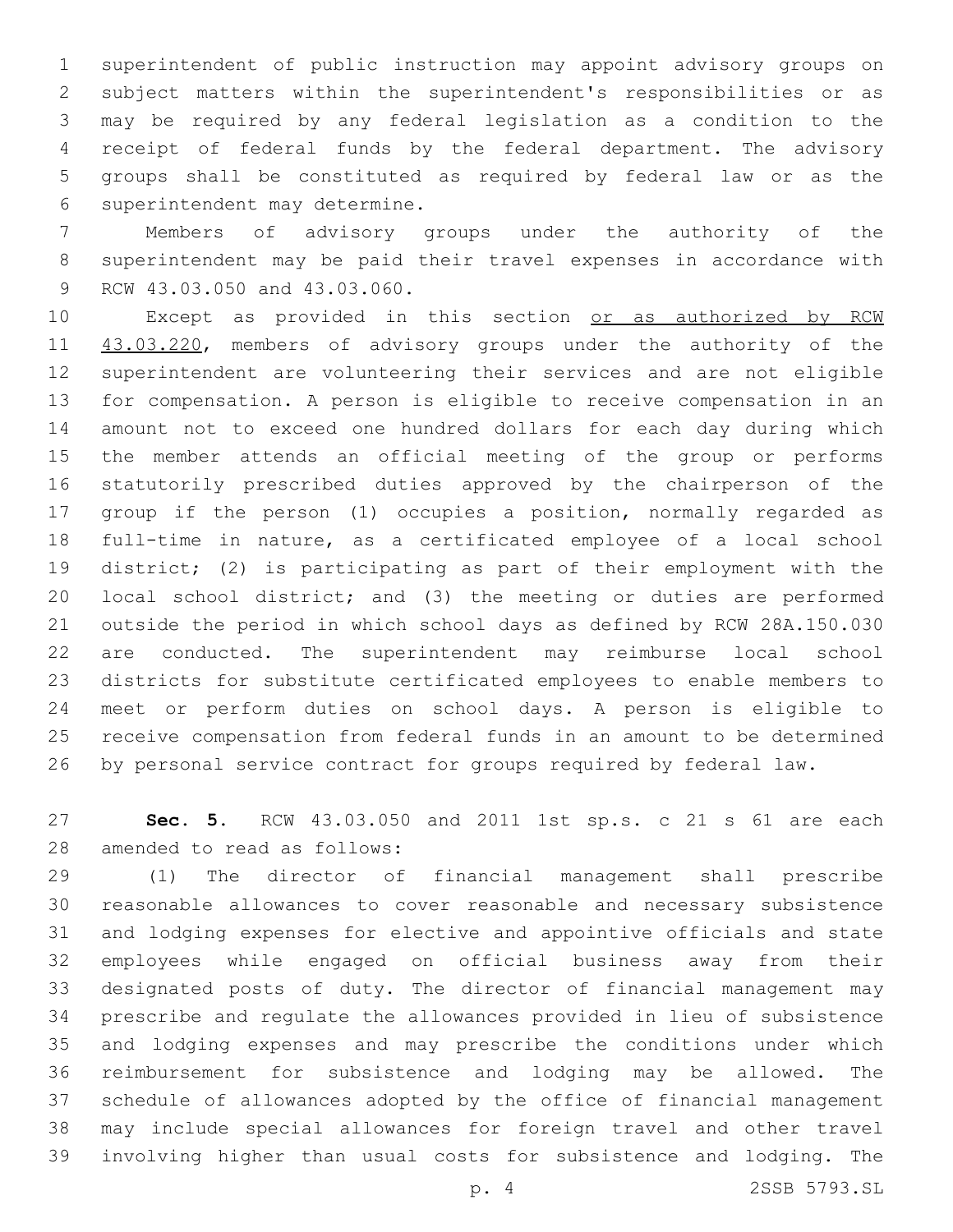allowances established by the director shall not exceed the rates set by the federal government for federal employees. However, during the 2003-05 fiscal biennium, the allowances for any county that is part of a metropolitan statistical area, the largest city of which is in another state, shall equal the allowances prescribed for that larger 6 city.

 (2) Those persons appointed to serve without compensation on any state board, commission, or committee, if entitled to payment of travel expenses, shall be paid pursuant to special per diem rates prescribed in accordance with subsection (1) of this section by the 11 office of financial management.

 (3) The director of financial management may prescribe reasonable allowances to cover reasonable expenses for meals, coffee, and light refreshment served to elective and appointive officials and state employees regardless of travel status at a meeting where: (a) The purpose of the meeting is to conduct official state business or to provide formal training to state employees or state officials; (b) the meals, coffee, or light refreshment are an integral part of the meeting or training session; (c) the meeting or training session takes place away from the employee's or official's regular workplace; and (d) the agency head or authorized designee approves payments in advance for the meals, coffee, or light refreshment. In order to prevent abuse, the director may regulate such allowances and prescribe additional conditions for claiming the allowances.

 (4) Upon approval of the agency head or authorized designee, an agency may serve coffee or light refreshments at a meeting where: (a) The purpose of the meeting is to conduct state business or to provide formal training that benefits the state; and (b) the coffee or light refreshment is an integral part of the meeting or training session. The director of financial management shall adopt requirements necessary to prohibit abuse of the authority authorized in this 32 subsection.

 (5) The director of financial management shall prescribe reasonable allowances to cover reasonable and necessary child and adult care expenses incurred by eligible members of a class one board, commission, council, committee, or similar group, who are authorized under RCW 43.03.220 to receive such allowances, while attending an official meeting or performing statutorily prescribed duties approved by the chairperson of the group.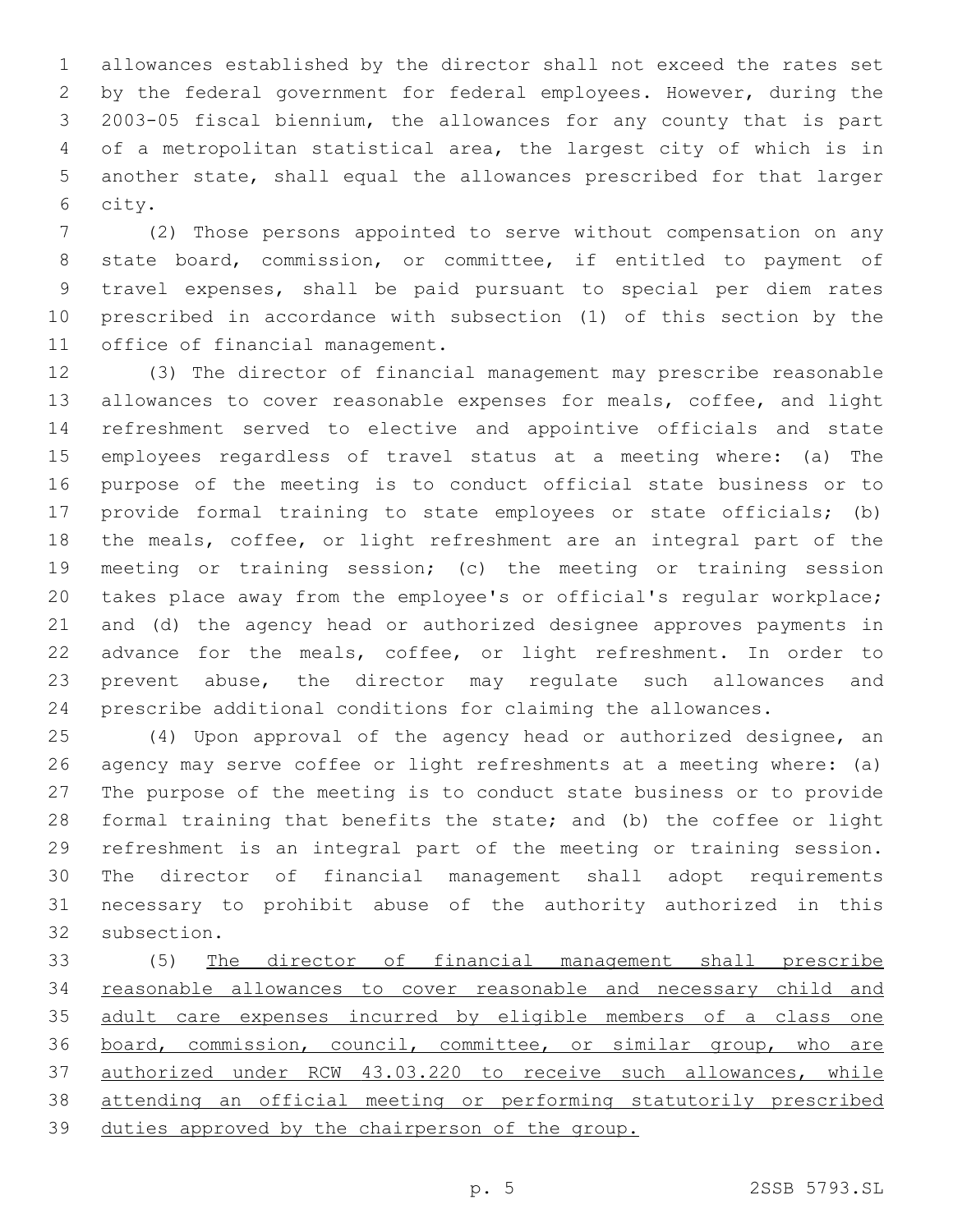(6) The schedule of allowances prescribed by the director under the terms of this section and any subsequent increases in any maximum allowance or special allowances for areas of higher than usual costs shall be reported to the ways and means committees of the house of representatives and the senate at each regular session of the legislature.6

 ( $(\overline{6})$ ) (7) No person designated as a member of a class one through class three or class five board, commission, council, committee, or similar group may receive an allowance for subsistence, lodging, or travel expenses if the allowance cost is funded by the 11 state general fund((- Exceptions may be granted)), unless authorized under RCW 43.03.220 or granted an exception under RCW 43.03.049.

 **Sec. 6.** RCW 43.03.060 and 2011 1st sp.s. c 21 s 62 are each 14 amended to read as follows:

 (1) Whenever it becomes necessary for elective or appointive officials or employees of the state to travel away from their designated posts of duty while engaged on official business, and it is found to be more advantageous or economical to the state that travel be by a privately-owned vehicle rather than a common carrier or a state-owned or operated vehicle, a mileage rate established by the director of financial management shall be allowed. The mileage rate established by the director shall not exceed any rate set by the United States treasury department above which the substantiation requirements specified in Treasury Department Regulations section 1.274-5T(a)(1), as now law or hereafter amended, will apply.

 (2) The director of financial management may prescribe and regulate the specific mileage rate or other allowance for the use of privately-owned vehicles or common carriers on official business and the conditions under which reimbursement of transportation costs may be allowed. The reimbursement or other payment for transportation expenses of any employee or appointive official of the state shall be based on the method deemed most advantageous or economical to the 33 state.

 (3) The mileage rate established by the director of financial management pursuant to this section and any subsequent changes thereto shall be reported to the ways and means committees of the house of representatives and the senate at each regular session of 38 the legislature.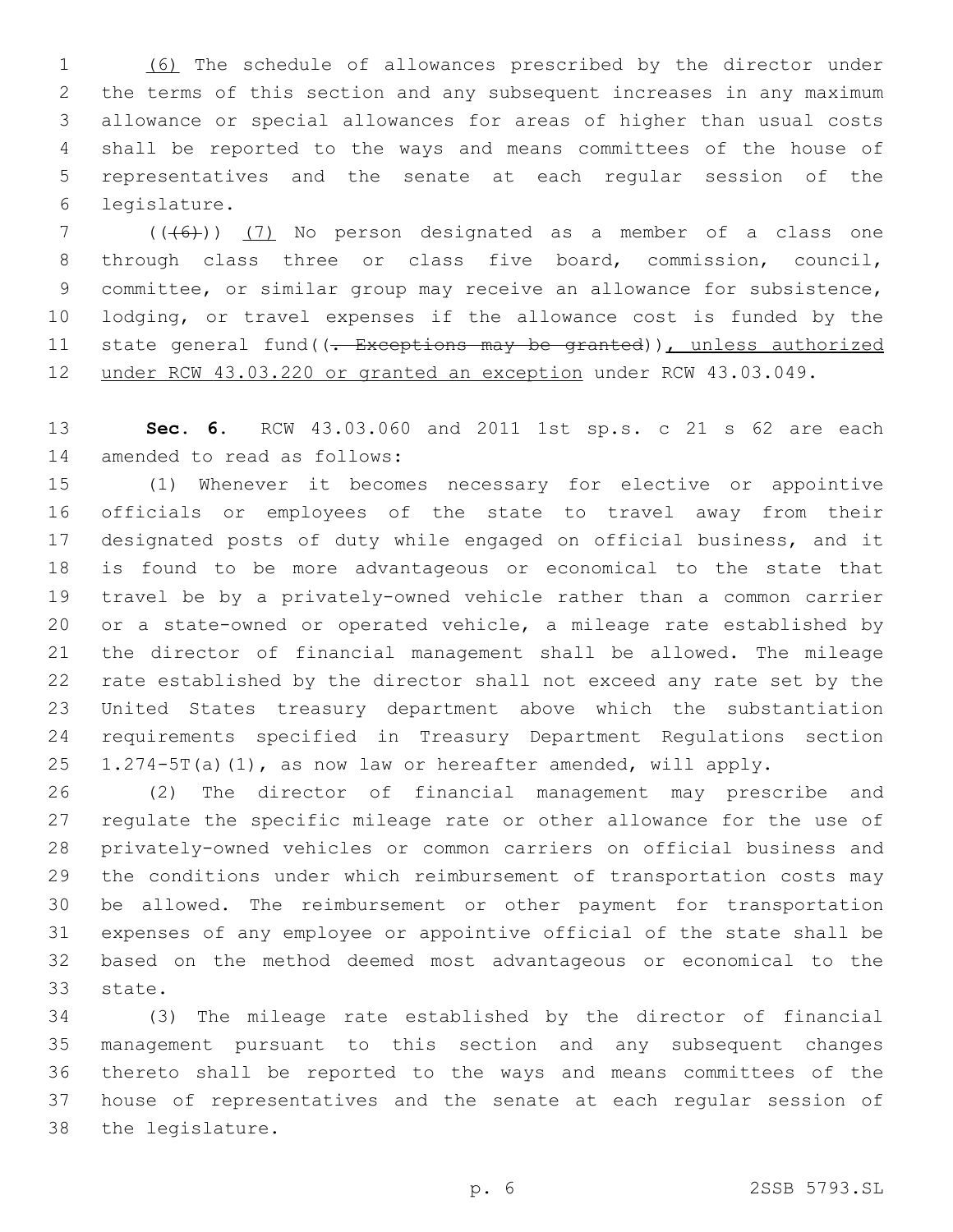(4) No person designated as a member of a class one through class three or class five board, commission, council, committee, or similar group may receive an allowance for subsistence, lodging, or travel 4 expenses if the allowance cost is funded by the state general fund  $(-$  Exceptions may be granted)), unless authorized under RCW 43.03.220 or 6 granted an exception under RCW 43.03.049.

 NEW SECTION. **Sec. 7.** A new section is added to chapter 43.03 8 RCW to read as follows:

 (1) An agency exercising its authority to provide stipends under RCW 43.03.220(2) must report to the Washington state office of equity by August 30, 2023, and August 30, 2024, for state fiscal years 2023 12 and 2024 respectively, the following information:

 (a) A brief description of the groups for which stipends have 14 been made available including:

(i) Number of members receiving a stipend or allowance; and

 (ii) Aggregate demographic information of members of class one groups including race, ethnicity, income, and geographic 18 representation by county;

19 (b) The amount of stipends distributed;

20 (c) The amount of allowances distributed;

 (d) An analysis of whether and how the availability of stipends and allowances has reduced barriers to participation and increased 23 the diversity of group participants; and

 (e) An analysis of whether the provision of stipends and allowances resulted in more applications and willingness to 26 participate.

(2) The Washington state office of equity shall:

 (a) Compile and analyze the information received from agencies 29 under this section; and

 (b) Prepare a report, in compliance with RCW 43.01.036, to the governor and legislature by December 1, 2024. The report must 32 include:

 (i) An overall evaluation of the stipend process authorized in 34 RCW 43.03.220(2);

(ii) Recommendations for improving the process; and

 (iii) Recommendations to further decrease barriers to participation and increase the diversity of group applicants.